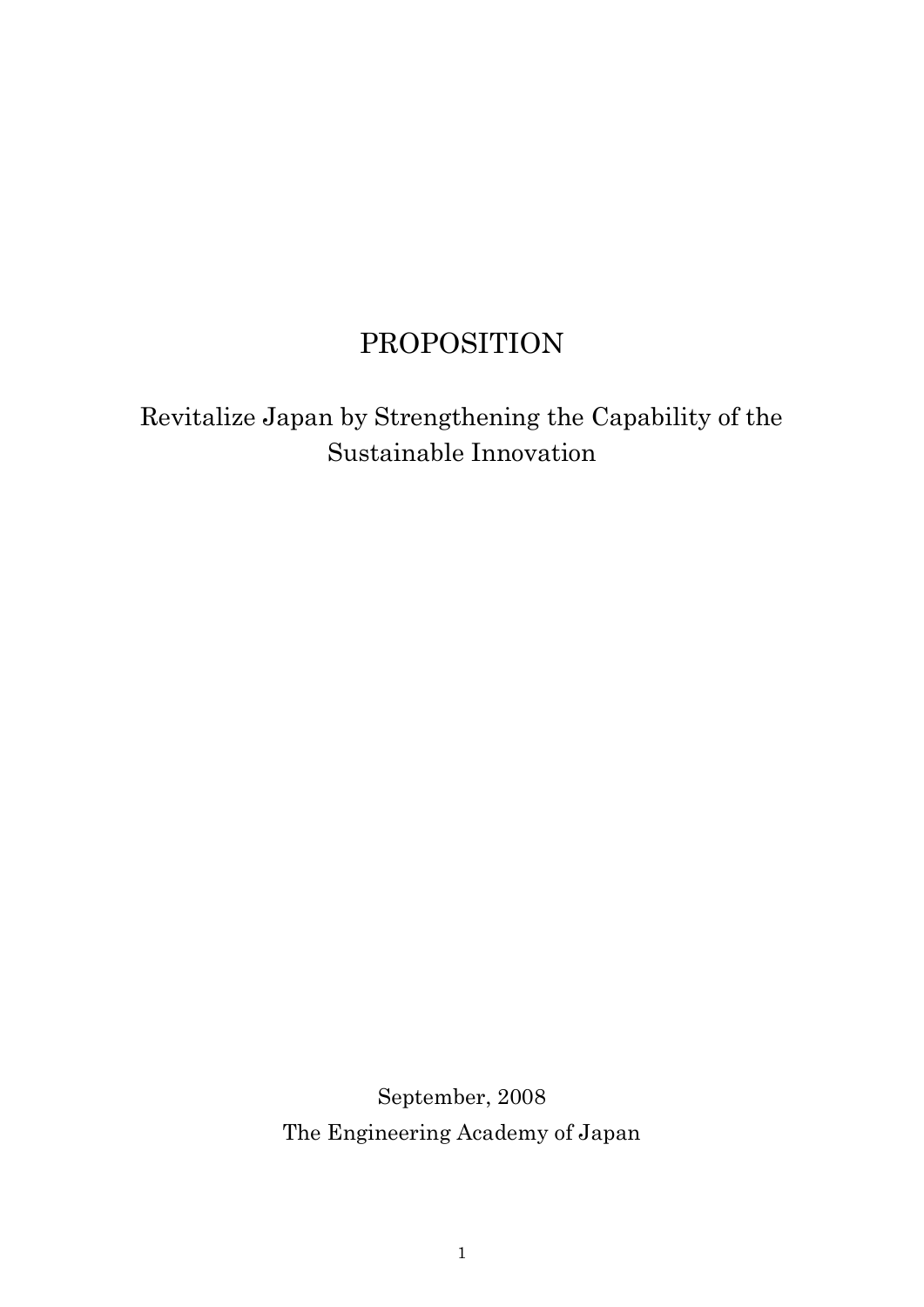# Table of Contents

# Introduction

Current situations: Japan in a state of crisis

I. Design and implementation of the innovation engines

- 1. Promoting national projects through industry-academia-government collaboration
	- 1.1 Building environmentally harmonious model cities
	- 1.2 Promoting Japanese-model converging technologies (meta-technologies) and creating new industries
	- 1.3 Promoting revolutionary systems to develop and manufacture low-energy consumption products
	- 1.4 Revolution of high-value-added manufacturing through development of highly advanced computational sciences
- 2. Establishing and promoting innovation policies
	- 2.1 Strategic allocation and recruitment of innovation talents
	- 2.2 Policies for private-sector-initiated innovations
- 3. Developing metanational human resources and strengthening international collaboration
- II. Mechanism for strengthening sustainable innovation capabilities
	- 1. Revitalizing science and technology creation in association with social value and new industry creation
		- 1.1 Strengthening the integration between the knowledge creation and socio-economic values (strengthening the Innovation Pipeline Network)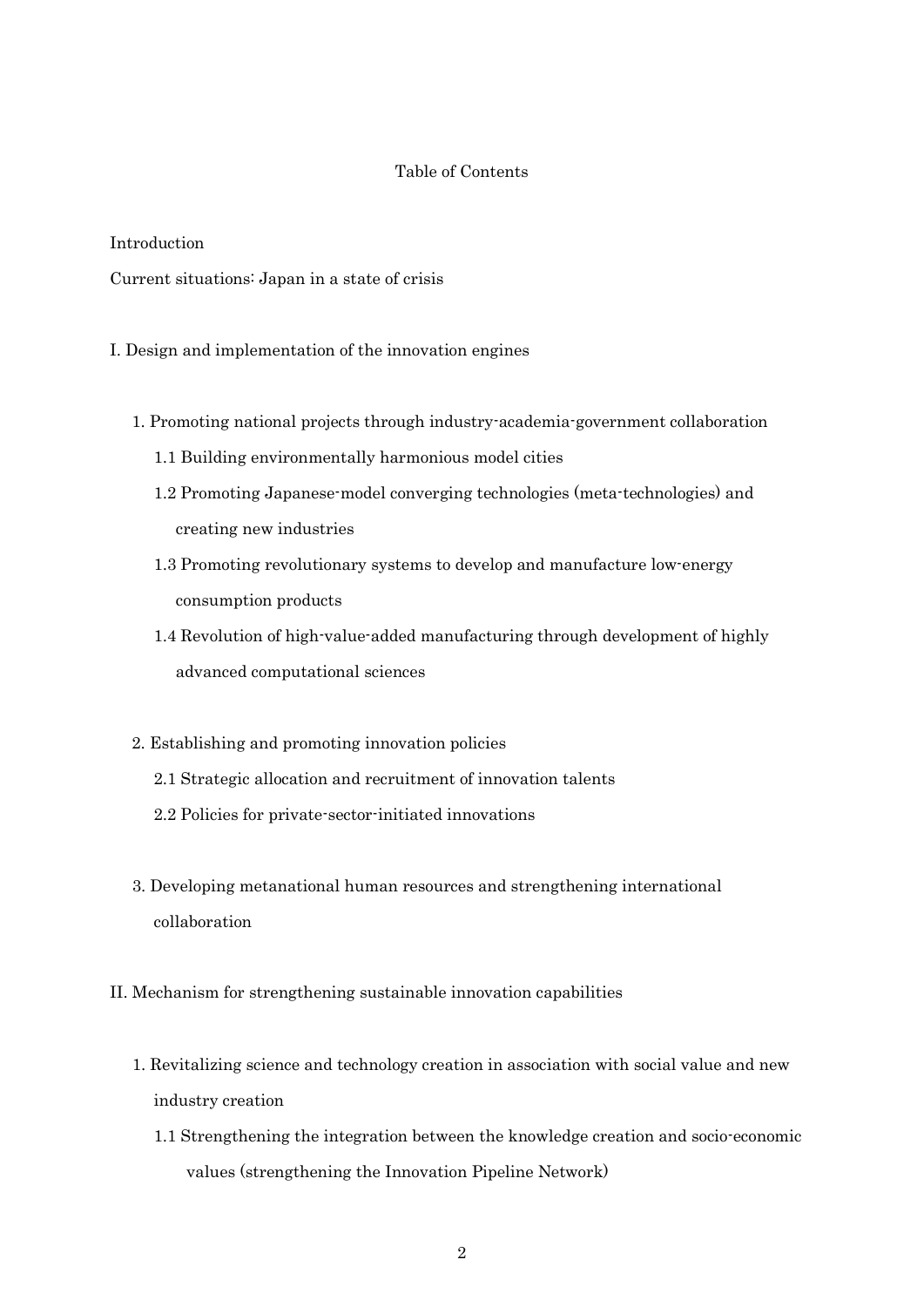- 1.2 Utilizing outcomes and the strengthening strategic resource allocation
- 1.3 Boosting motivation to innovate
- 2. Establishing creative tasks and developing human resources with problem-solving capabilities geared to knowledge society
	- 2.1 Identifying creative tasks and developing science and technology talents with problem-solving capabilities
	- 2.2 Strengthening responsiveness to knowledge society
- 3. Strengthening international competitiveness of management
	- 3.1 Enhancing capabilities and productivity of management
	- 3.2 Implementing policies to support human resource program at small and medium sized companies and venture companies

III. Establishment of foundations to strengthen sustainable innovation capabilities

- 1. Establishing the promotion organizations for innovation and strengthening the promotion systems
- 2. Gaining support of the general public and developing innovation culture

Conclusion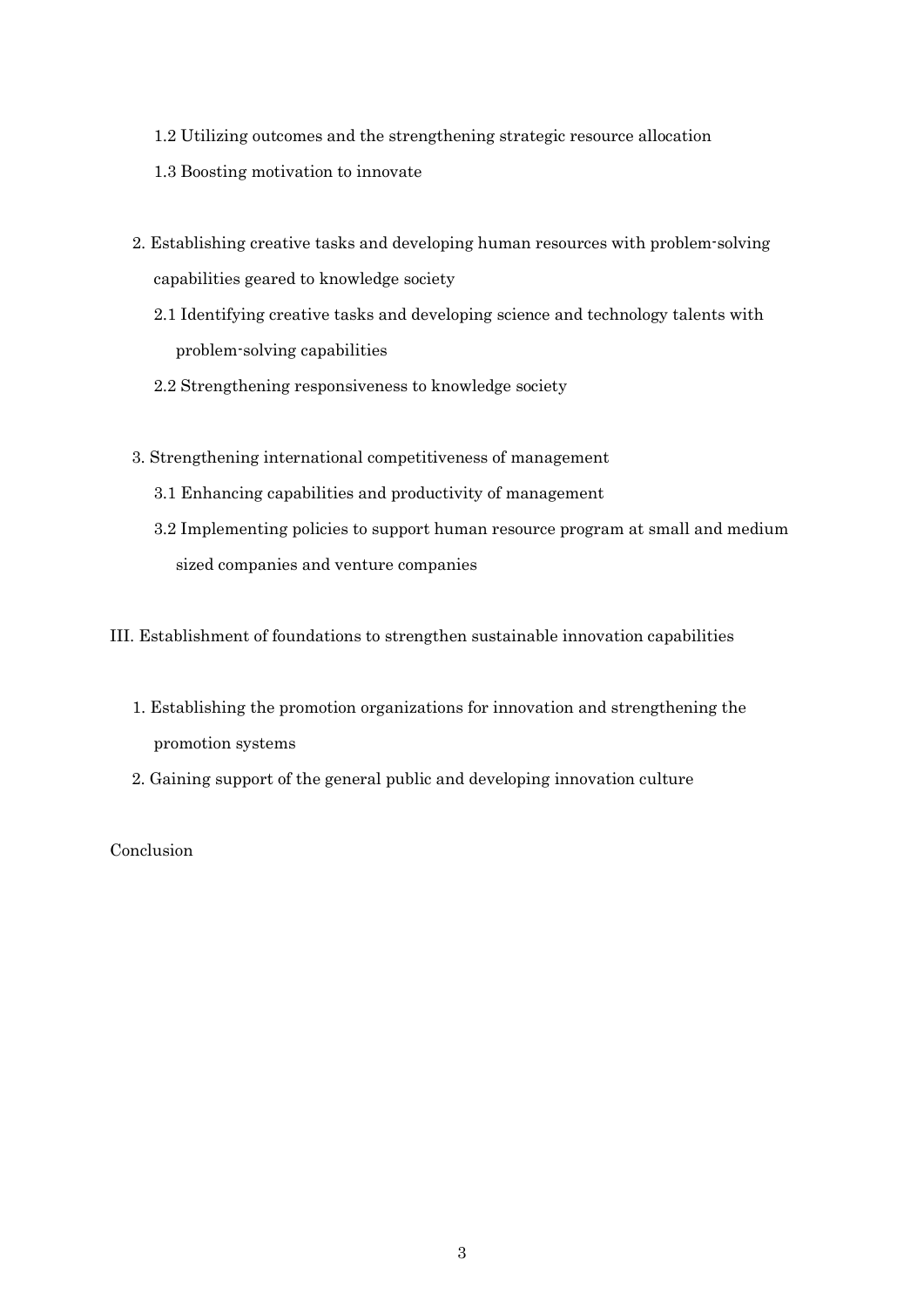# Introduction

#### Current situations: Japan in a state of crisis

1. Earlier this decade, after enduring a prolonged economic slump that followed the bursting of the bubble economy, Japan finally found itself on a path to recovery. However, from the beginning of 2008, concerns about slowing economic growth suddenly emerged and have persisted since. Deteriorated loans caused by the subprime mortgage crisis originating in the United States have led to dire financial conditions in the United States, with rippling effects around the world that have exacerbated economic risks. The high cost of crude oil and food has also begun to cast a shadow on economic prospects.

Japan itself has several urgent issues to address. Its population is rapidly aging, with the associated increase in social burdens; social disparities; and intergenerational friction. Political gridlock has delayed the implementation of various policies, resulting in precarious conditions in the current political and social environment. According to a recent report published by the Organization for Economic Cooperation and Development (OECD), Japan ranked 18th place in terms of GDP per capita. Since the beginning of the 21st century, the Japanese economy has declined noticeably. To achieve national renewal, Japan confronts the urgent need to build and strengthen its capability of innovation.

2. From the global perspective, a number of emerging problems related to the environment, food, water, energy (such as peak oil), and population have emerged as imminent risks that hinder sustainable growth. These issues require long-term countermeasures.

3. Various nations around the world are currently focused on planning and implementing strategies to strengthen national innovation as a driving force in achieving sustainable growth. Promotion of innovation is spurred by many factors, such as US policy seeking to strengthen innovation strategies, development of new markets resulting from the creation of EU, emergence of China and India, and new moves of sovereign wealth funds and rapid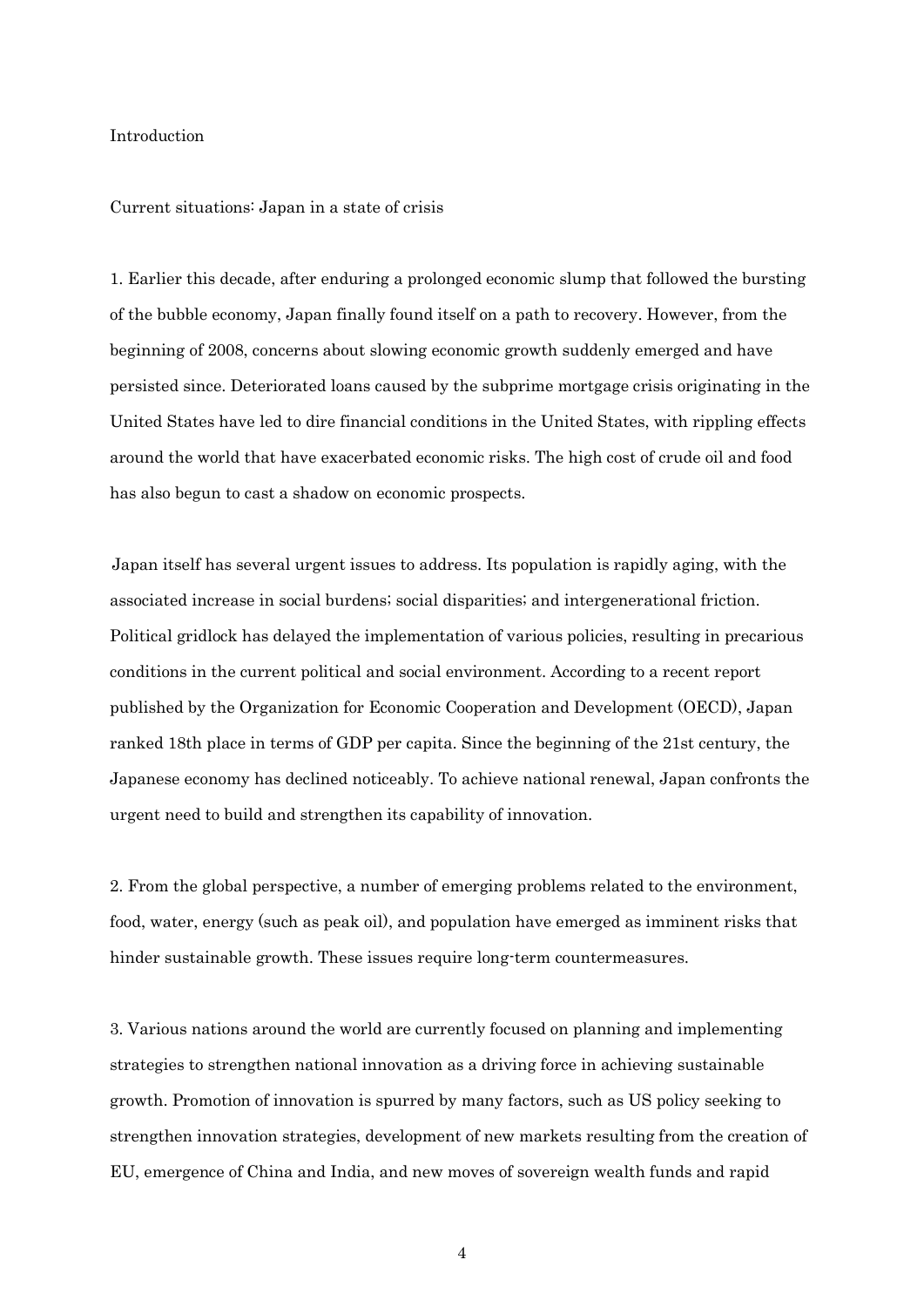development in building of new national economies driven by Middle East oil dollars.

4. Based on the current situations throughout the world, true strengthening of Japan's national innovation will require a metanational perspective (a perspective focusing on national innovations but integrating a global perspective). Japan is faced with the pressing need to strengthen its firm national innovation policies by newly adopting a metanational perspective and by fostering human resources capable of meeting such challenges. Moving forward based on a narrow sight of the national innovation and the global innovation will cause Japan to lose its direction at this crucial juncture  $-$  a misstep that may well place Japan in crisis.

5. Discussions of various issues related to human resources in the engineering field are characterized by limited scope and vision. These discussions tend to be confined to the framework of the conventional borders of academic disciplines, with discussions limited to whether the number of aspiring young engineers and technicians is increasing or decreasing. Seriously lacking are science and technology policies as well as human resource development policies that encourage the use of knowledge to create new social values. Japan is confronted with an alarming decline in human resources armed with social science background, essential to the innovation processes that create socio-economic values from knowledge. This trend endangers Japan's future as a nation of superior value creation.

In recognition of the above presented issues, the Engineering Academy of Japan hereby proposes the forceful promotion of a new set of policies to strengthen sustainable innovation capabilities to help implement effectively the "Innovation 25", long term strategic guidelines (approved at the June 2007 Cabinet meeting) and the "New Growth Strategy". The policies proposed from a metanational perspective take advantage of Japan's unique characteristics and resources.

I. Design and implementation of the innovation engines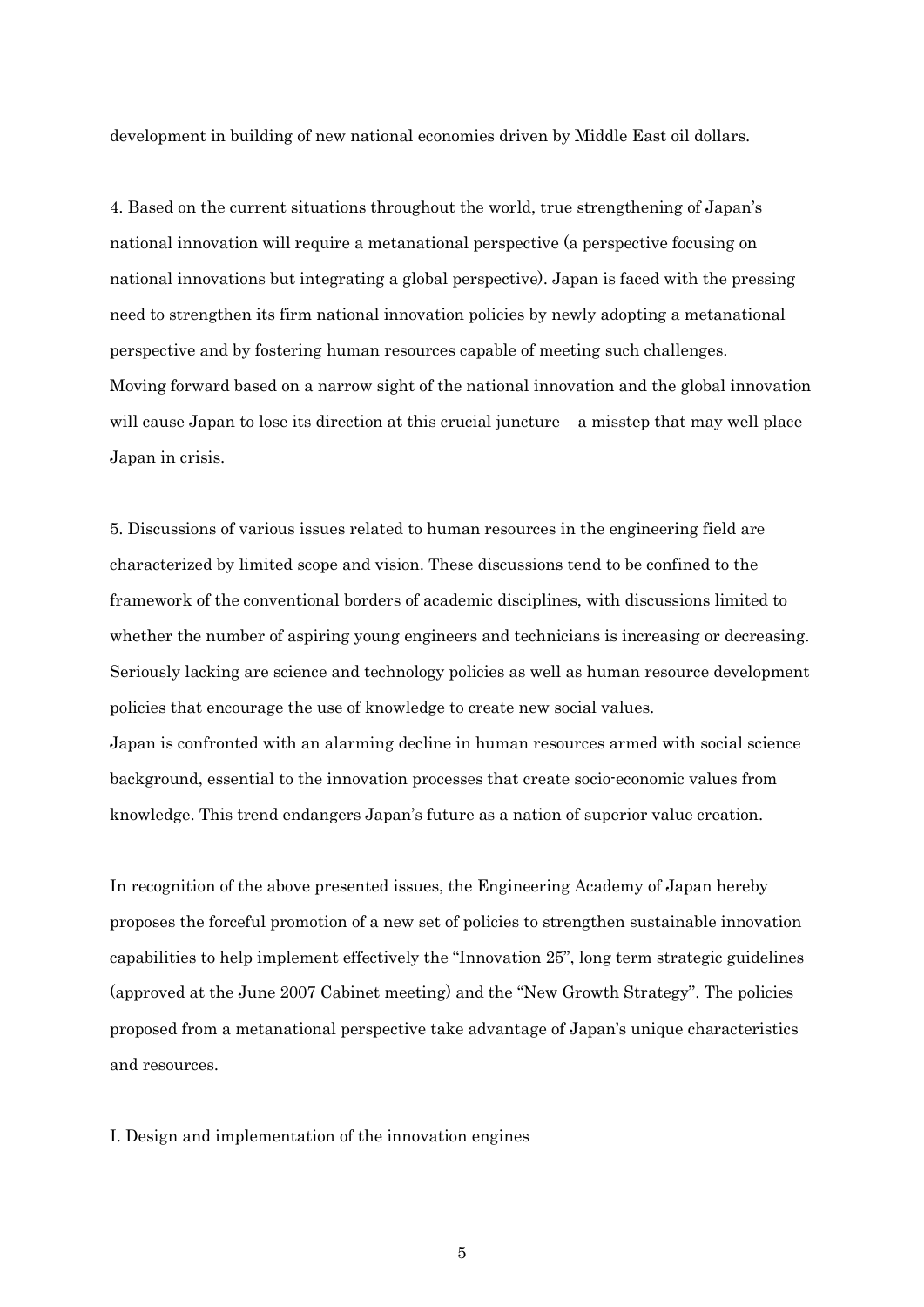By using Japan's current crisis as a springboard, we must design an innovation engine that creates hope and opportunity, leveraging characteristics of healthy and peaceful Japan. Japanese-model manufacturing superiority, the problem-solving capabilities of the Japanese demonstrated in environmental and energy conservation, and unique cultural foundations that prize co-life. Drawing on these conditions and resources, we must strengthen the driving force of this innovation engine.

# 1. Promoting national projects through industry-academia-government collaboration

The most important goals are "building environmentally harmonious model cities," "creating new industries by deploying Japanese-model converging technologies", "promoting revolutionary low-energy consumption development and manufacturing systems, and "revolution of high-value-added manufacturing through deployment of highly advanced computational science". Efforts related to these goals must be accorded the highest priority.

# 1.1 Building environmentally harmonious model cities

An environmentally harmonious city is a city that preserves its natural environment, recycles and circulates materials within the region, and minimizes the use of inbound resources and generation of outbound wastes. Most of our activities should be focused on these goals, that is, to protect regional and global environments; ensure a stable supply of energy, resources, food, and water, and build a society where individuals can live in health, safety and security. The purpose of innovation is to practice social visions and to meet social needs. A consideration of policies to resolve such issues will also trigger new innovations. Most of innovations should be oriented to realize the social vision. By deliberating policies and by the administrations to resolve such issues varied innovations will created. We believe the usefulness of deliberating process for the envisioning of the environmentally harmonious city of the future as a vehicle for spurring innovations. We also believe that the effectiveness of these innovations could be verified by the construction of model cities.

Some environmentally harmonious model cities have been planned across the nation, and specific measures to establish such model cities are underway. To ensure that each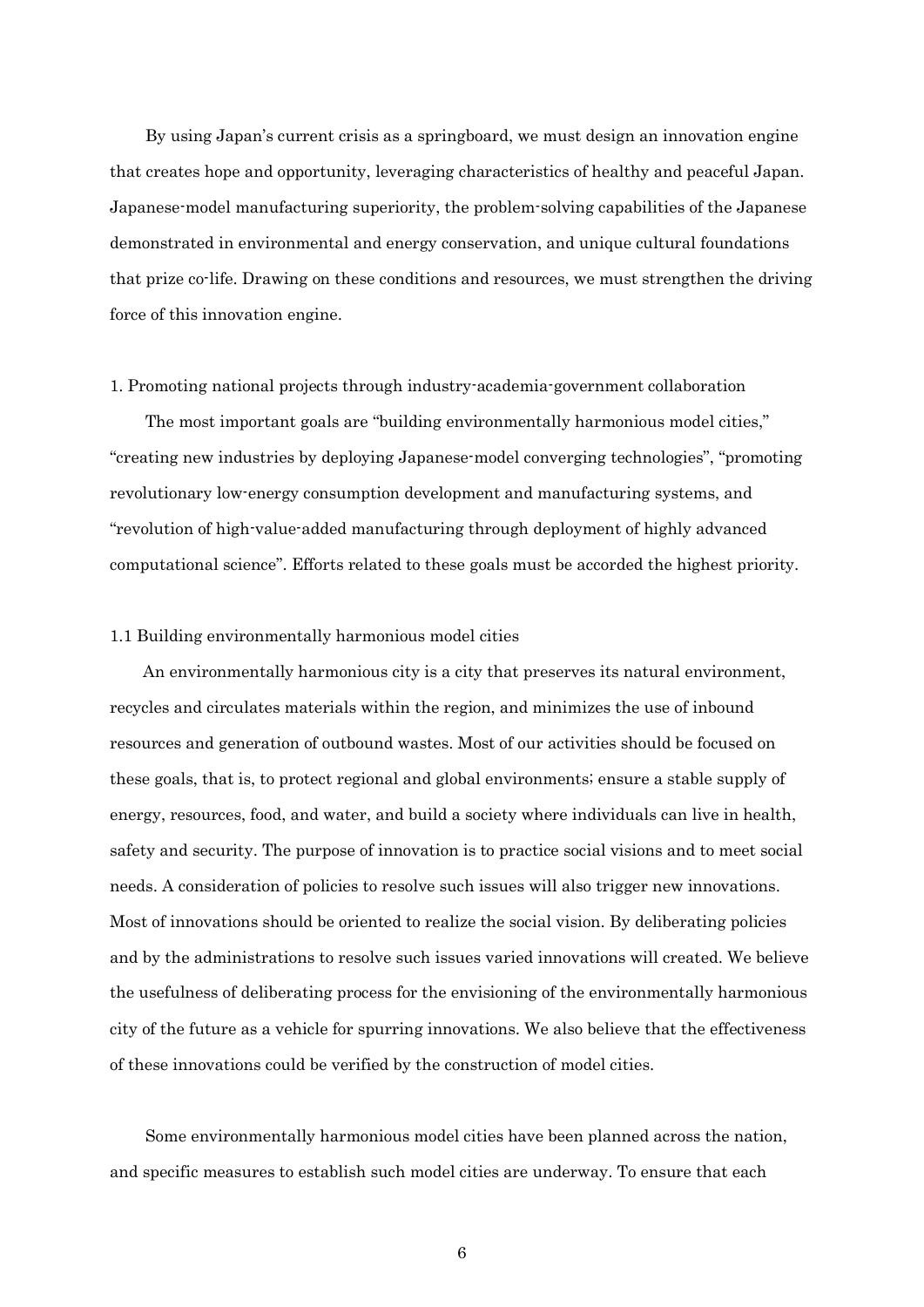model city maintains consistency within the city and with outside communities and to ensure these efforts are continuous and universally beneficial rather than isolated projects, efforts must not fall into technological indulgence. It must proceed by seeking out and obtaining the participation and consent of residents.

The following key issues must be addressed to construct high quality environmentally harmonious cities that are disaster resistant.

- 1) Design environmentally harmonious cities and construct resident participation models.
- 2) Establish and improve pertinent socioeconomic infrastructures and systems.
- 3) Develop, verify, and assess advanced sciences and technologies to build environmentally harmonious cities.
- 4) Build national and international mechanisms in advance to promote environmentally harmonious model cities.
- 5) Construct a knowledge accumulation system to contribute to the development or revitalization of regional communities.
- 1.2 Promoting Japanese-model converging technologies (meta-technologies) and creating new industries

The National Science Foundation of the US and supporting organizations identified 20 tasks (eventually increased to 56 tasks) pertaining to social reforms and the creation of a framework for science and technology, with the goal of enhancing physical, spiritual and social capabilities of humans. To achieve such tasks, the U.S. integrated four science and technology domains-nanotechnology, biotechnology, IT and cognitive science – and defined the new domain as "converging technologies". The U.S. government has prioritized the investment and funding in this area.

Europe has also presented a vision of a new European community, emphasizing the importance of converging technologies in science and technology policies to integrate various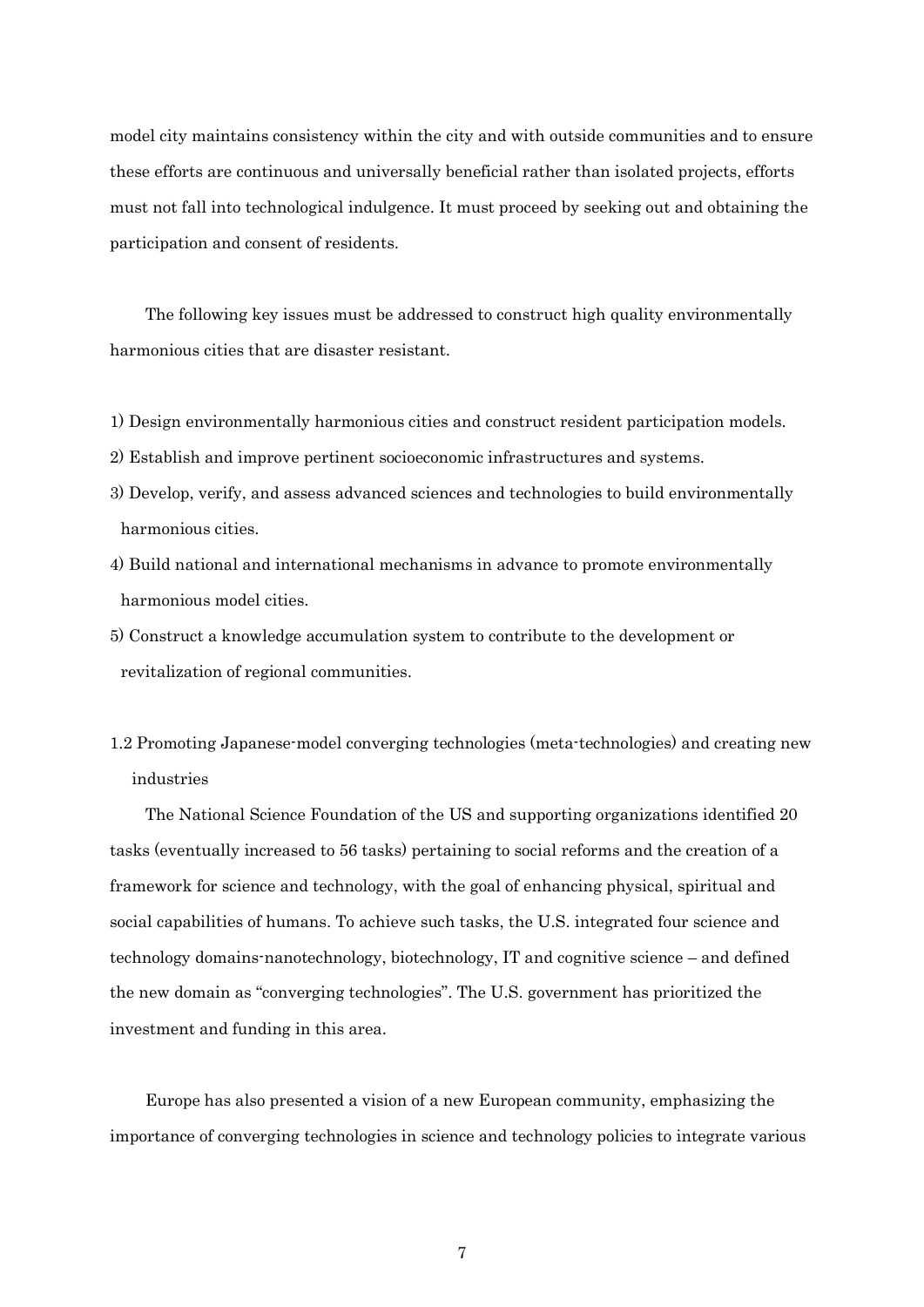domains of science and technology. Europe has already begun making specific investments to implement these plans.

Efforts have been started in Japan to identify new directions that put a high priority on a process for combining and integrating knowledge, as well as the convergence of different fields of science and technology. Nevertheless, Japan still is left behind the U.S. and Europe in converging technologies.

Japan has taken steps to integrate knowledge and seek new directions that focus on the process of knowledge integration, but, again, the scale and scope of these efforts fall well short of parallel efforts in Europe and in the US.

Competing with Europe and the U.S., Japan must promote research and development on converging technologies based on a vision of Japanese and Asian innovations, thereby creating new industries. To leverage Japan's strength and to contribute to the economic development of Japan and Asia, it is vital to promote the strengthening of Japanese-model converging technologies with a special focus on issues as sustainability, declining population and aging society, and safety and security.

Convergent technologies are meta-technologies that transcend the boundaries of the conventional individual technologies. Perhaps this calls for the design of a new dimension of discussion beyond the conventional discussions based on existing technologies. To that end, we propose to call Japanese-model converging technologies as "meta-technologies." Meta-technologies not only compass the integration and convergence of increasingly compartmentalized scientific and technological disciplines, but also draw on human and social sciences that investigate national, social, and organizational cultures, climates, and human mind. To cultivate Japanese-model converging technologies (meta-technologies), we must implement the following policies from the perspective described above.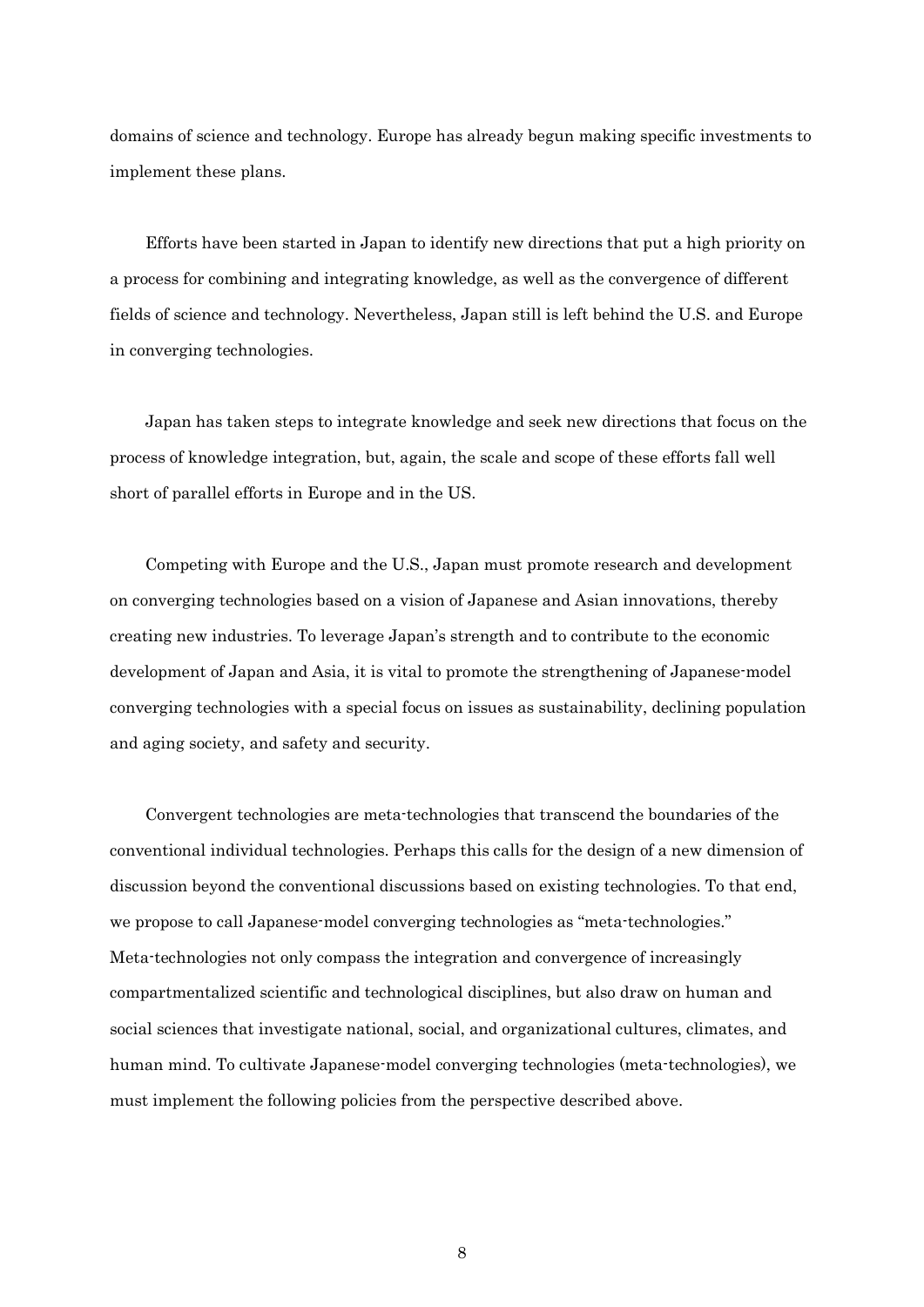- 1) Formulate (within one year) definitive policies for effective promotion of Japanese-model converging technologies (meta-technologies) and create environments for doing so with an objective to contribute to the 4th term Science and Technology Basic Plan of Japan.
- 2) Establish funds for developing Japanese-model converging technologies (meta-technologies)
- 3) Establish new business models through development of Japanese-model converging technologies (meta-technologies)
- 1.3 Promoting revolutionary systems to develop and manufacture low-energy consumption products

Transforming our society into a "sustainable society" will require building a recycling-oriented society where resource consumption and environmental impact are minimized through resource recycling. It will require establishing low-energy-consumption society that dramatically pares its energy resource consumption.

The key to accomplishing this goal is energy conservation at the time of end products use. It is important to develop manufacturing systems that help develop products with minimum total energy consumption (energy consumed over product life cycle) when providing consumers with product values.

Past efforts have sought to reduce direct energy consumption in product manufacturing processes. What the future requires is sustainable management through product life cycle (including finished products, materials, and substances). Particularly important is the development of revolutionary low-energy-consumption products (characterized by low lifetime energy consumption), alongside reforms in production systems, with a focus on the cyclic processes of products, materials, and energy that contribute to energy conservation.

Also needed is a radical reexamination of energy and product manufacturing, usage, and disposal systems to realize design, product manufacturing, materials manufacturing, and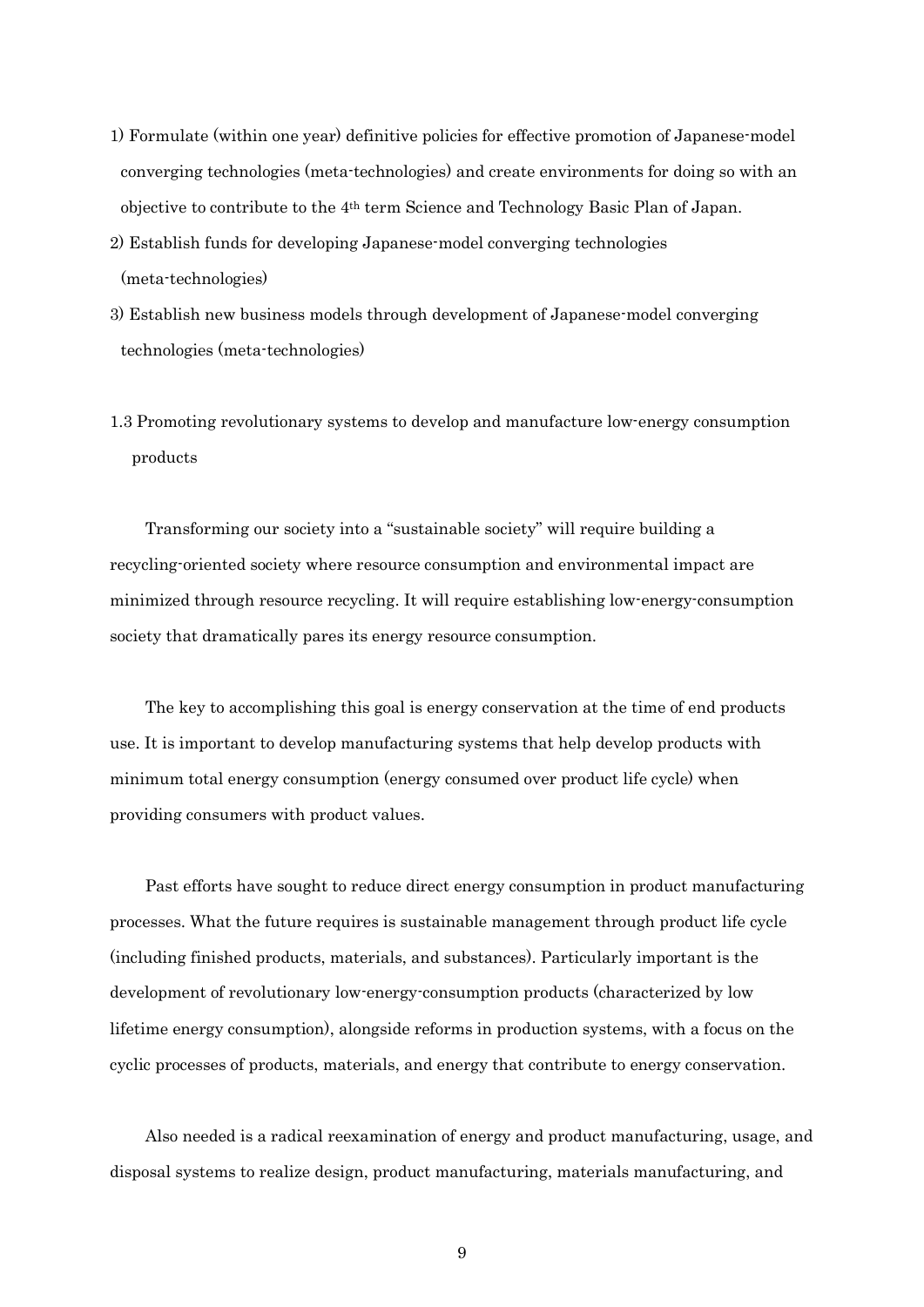energy conversion systems that achieve the absolute minimum product lifetime energy consumption. (Notes 1 and 2)

There's a particularly strong need to establish incentives that promote reduced energy consumption in production systems and to accelerate the development of innovative high-efficiency energy usage technologies. We must help create new industrial clusters involving collaboration among different industrial sectors by constructing new value chains based on the development of low-energy-consumption products and by strengthening international competitiveness. The following policies should be promoted to achieve these goals.

- 1) Establish new product evaluation indices and process design principles to assess product lifetime energy consumption and material and energy recycling
- 2) Dramatically reduce product lifetime energy consumption through material innovations (including exchange between energy and substance through recycling)
- 3) Institute the transition to production-use-reuse materials and energy recycling
- 4) Build a product/material/energy recycling model based on recycling optimization

# Note 1) Product design

Conventional product design seeks to achieve the highest levels of performance to satisfy consumer demand for high performance as well as low manufacturing costs and operating costs. However, future products must ensure minimum energy consumption at all stages of the product life cycle, including usage and disposal. This will require a new design concept that optimally matches performance and energy efficiency. Another key issue is reducing the energy required for product transportation.

## Note 2) Material production technologies and design

In product manufacturing technologies, materials and energy are sometimes treated separately due to the division of labor. In these cases, we must construct a recycling system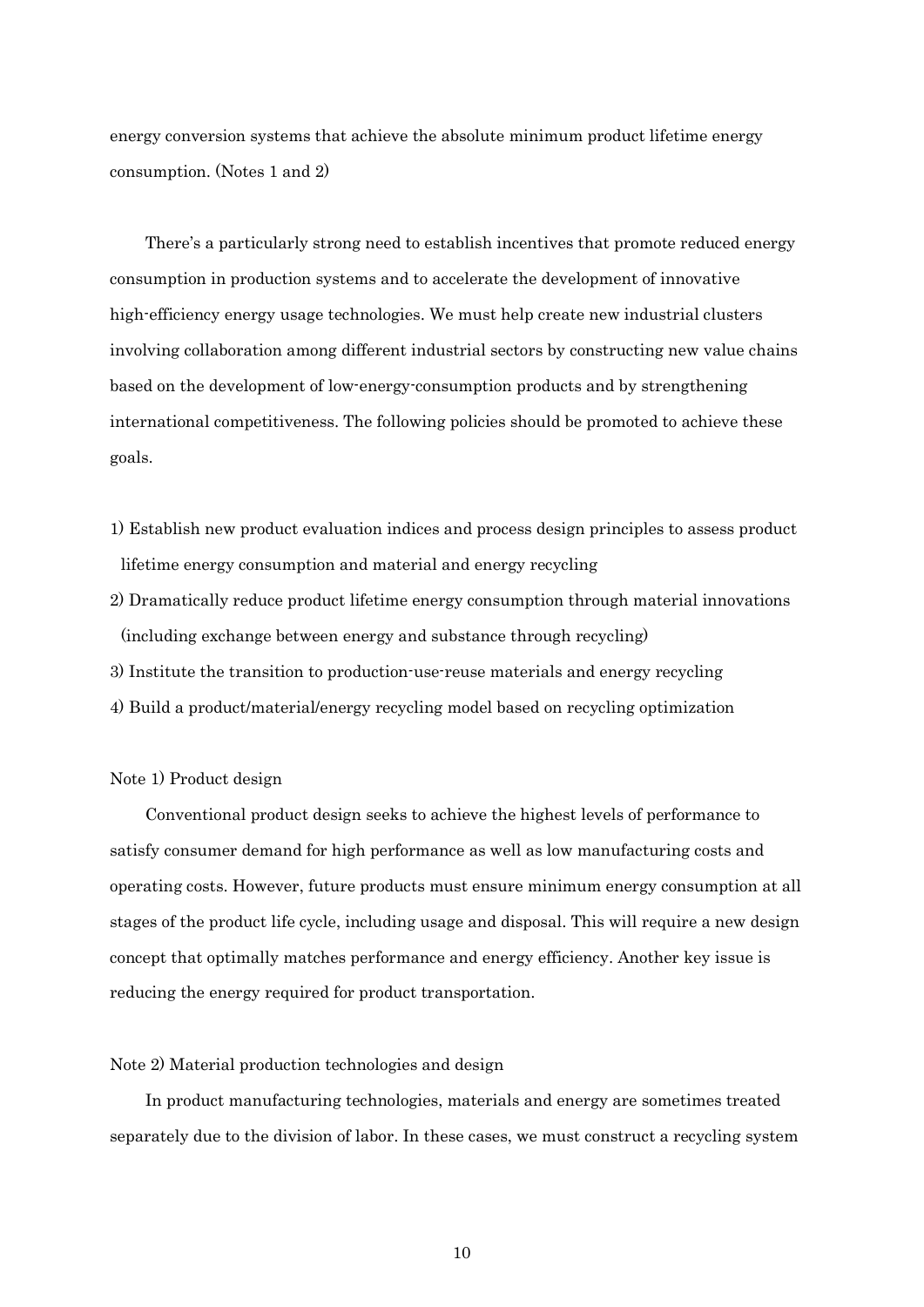that handles materials and energy in an integrated fashion during production and recycles them into energy and reusable materials.

1.4 Revolution of high-value-added manufacturing through development of highly advanced computational sciences

Predictive technologies used to elucidate complex phenomena, to examine interactions between substances, and to study multiscale and multiphysics phenomena consisting of micro and macro phenomena that cannot be measured by conventional means will assume increasingly important roles as the differentiation technologies in the creation and production of high-value-added software and hardware products in the 21st century.

Remarkable advances in computational performance, combined with the revolution of the computer science, such as simulation and modeling technologies, have expanded opportunities for rapidly developing new material functions and high-performance, high-reliability products.

With intensifying industrial competition around the world, innovations in highly advanced computational science and software development and the deployment must be positioned as core national technologies essential in driving innovations. We must encourage and strengthen efforts on the part of industry, academia, and government to materialize revolutionary high-value-added manufacturing. To achieve this goal, we must urgently implement the following policies.

- 1) Advance simulation technologies for manufacturing and strengthen industry-academia-government collaboration for industrial applications of such technologies through maximum use if computer revolution.
- 2) Cultivate human resources capable of developing and deploying advanced simulation software
- 3) Enhance awareness by corporate top management on potential impact of computational science revolution on product and business competitiveness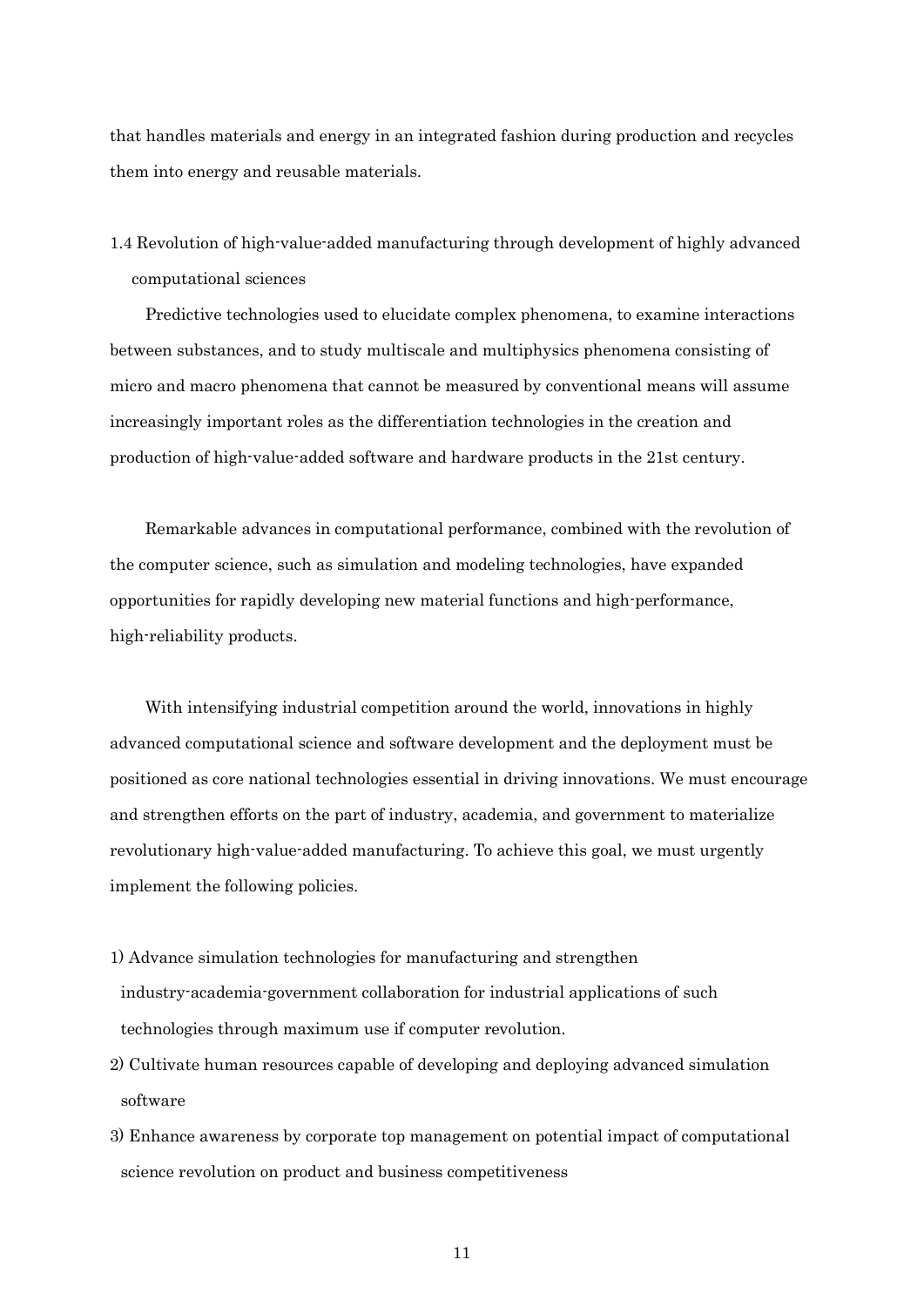#### 2. Establishing and promoting innovation policies

Policies to encourage the development of advanced basic science and technologies differ fundamentally from policies to encourage commercialization of new technologies and innovations. That is, accumulation of advanced scientific knowledge will not necessarily lead to new industrialization and innovations.

Basic science refers to scientific activities undertaken through free ideas and concepts of individuals. The outcomes of such activities represent scientific standard and culture of the nation; heighten the presence of the nation in the international community. Nations around the globe from a long-term perspective, promote basic research continuously, guaranteeing freedom of research.

In sharp contrast, innovation policies are established and implemented when needed in response to socio-economic conditions and changes; their goals are short-term success.

Innovation is the process of bridging new knowledge or technologies with potential market needs and future social needs to create new economic or social values. Clear goals should be set for such activities. This means the mission of innovation policies differs fundamentally from that of advanced basic science and technology policies. Accordingly, innovation policies must be established and promoted separately from advanced basic science and technology policies.

In Japan there are fewer entrepreneurs to respond proactively to market needs and aspire to develop new technologies to create innovations than in other nations. The social climate is less hospitable to such individuals in Japan than in other nations. New effective policies must be implemented to bring about improvements in this climate for innovations.

This will require a reevaluation of Japan's advanced basic science and technology policies and innovation policies. Policies in both domains must be pursued in harmony through close collaboration among the agencies concerned for the success of innovations.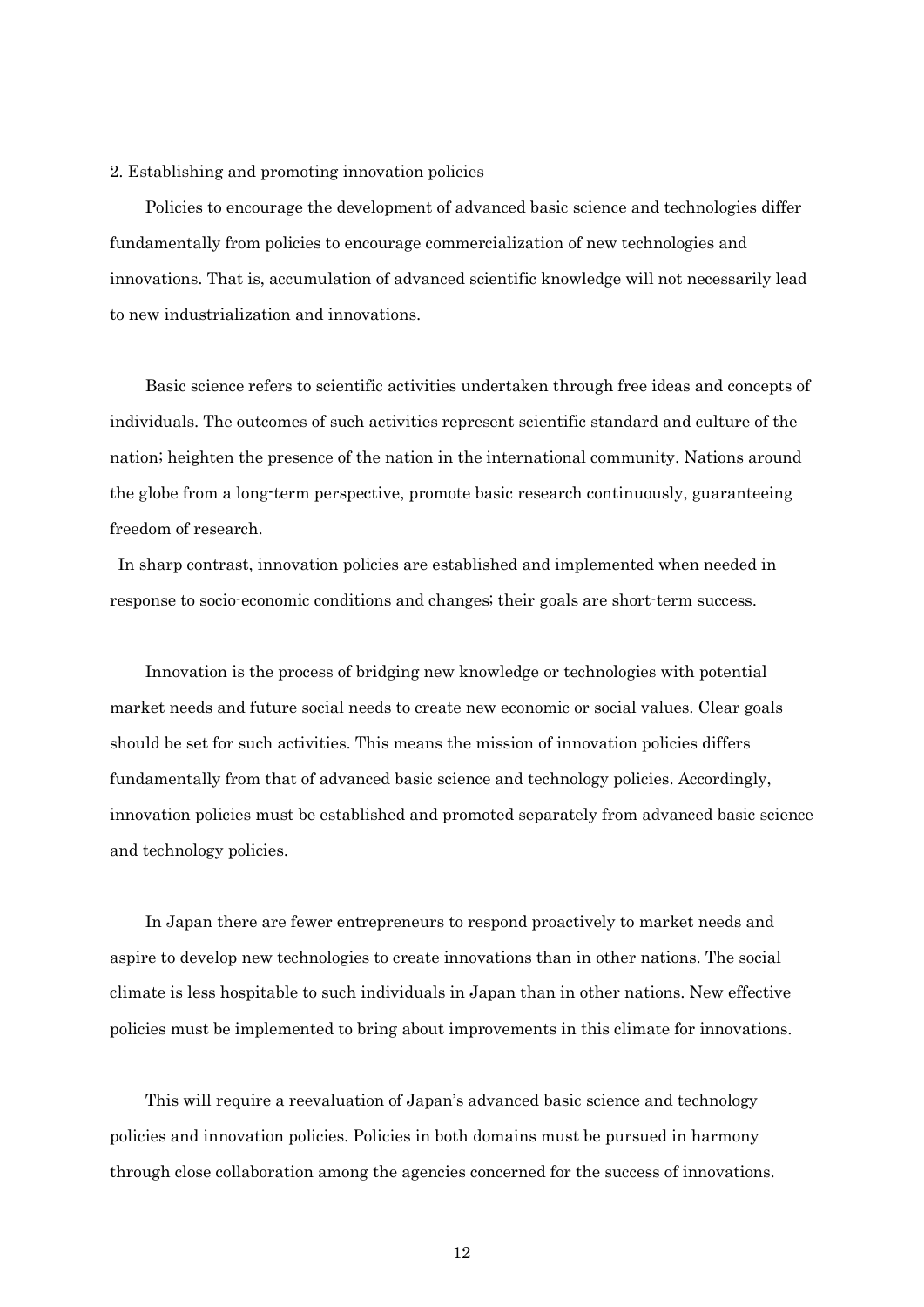#### 2.1 Strategic allocation and recruitment of innovation talents

- 1) Allocate human resources from the business community to positions for policy deliberations at government councils and for selections of projects and project leaders
- 2) Promote effective project management by concentrating authority and responsibility for project progress management to assigned project leaders
- 3) Establish an interagency policy coordinator appointment system to link advanced basic science and technology promotion to innovation promotion.

# 2.2 Policies for private-sector-initiated innovations

The following policies should be implemented to stimulate and accelerate innovations in industry and academia.

- 1) Establish interest-free success-base repayment innovation loan system (also plausible is a public and private co-financing system)
- 2) Establish tax-exempt system to provide tax exemption on incomes from innovations for a period of approximately three years
- 3) Establish fixed asset tax exempt system for facilities, equipment, software, and IT-related facilities used to create innovations
- 4) Provide entrepreneurs and private companies with drastic open access to facilities, equipment etc owned by public research organizations such as universities and independent autonomous organizations
- 3. Developing metanational human resources and strengthening international collaboration

Developing human resources and strengthening international collaboration from a metanational perspective (perspective focusing on national innovation and integrating global innovation) must play major roles in Japan's innovation policies, together with the integrated promotion of three key factors – education, science and technology, and innovation. Various nations are beginning to recognize the importance of national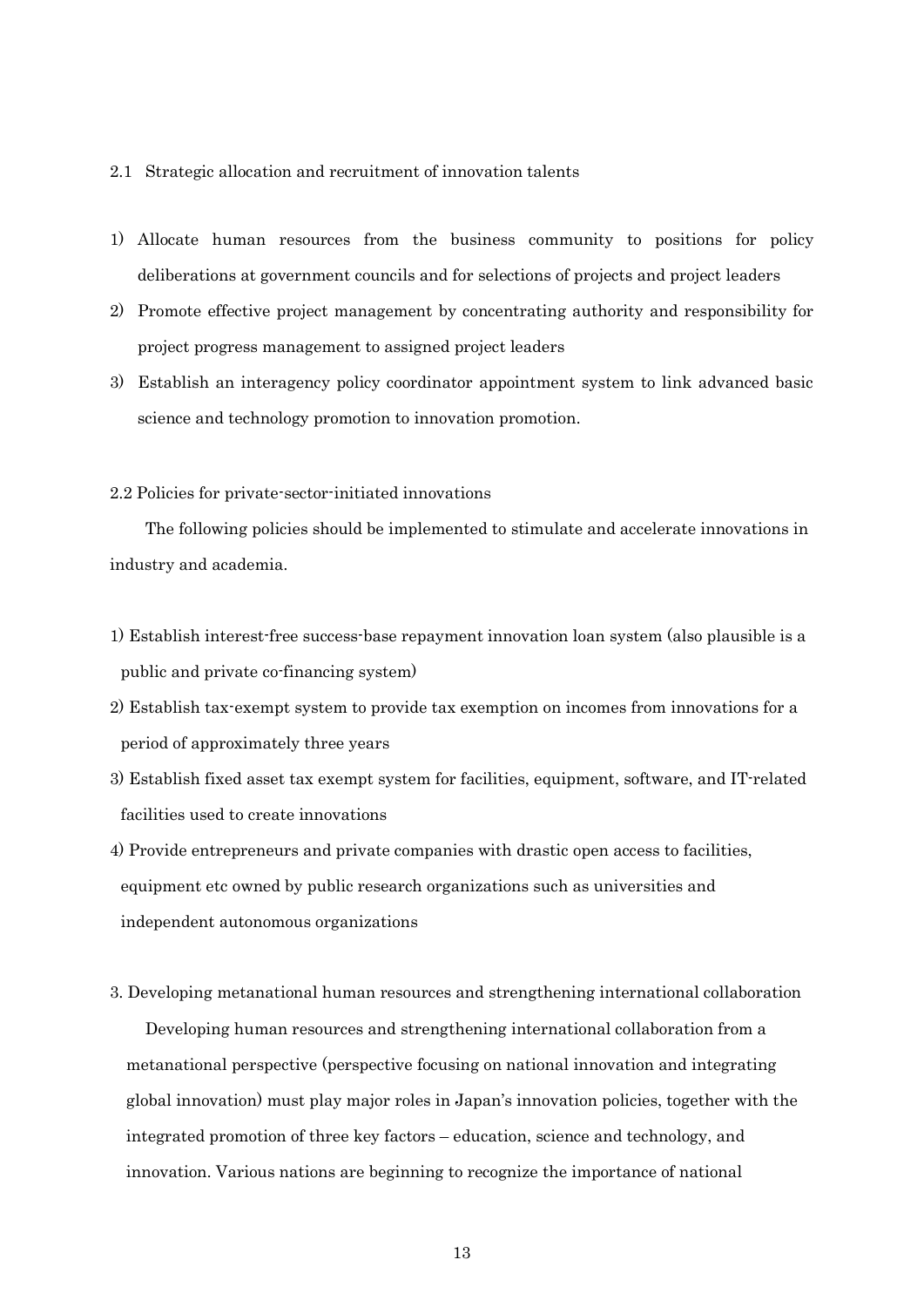innovation. Developing nations are enjoying booming economies. The trend toward a "flat world" is accelerating. The world trend toward "global development" is now shifting to "metanational development." To secure better human resources, nations are competing fiercely to recruit talents. In Japan with declining population and aging society, industry, academia and government must band together to promote metanational strategies for mobilizing world class human resources in Japan and throughout the world. For such reasons and to strengthen international collaboration, the following policies should be implemented without delay:

- 1) Strengthen policies of brain circulation to further sustainable innovation. (Attract and welcome overseas talents to Japan and have Japanese nationals learn overseas).
- 2) Strengthen policies of onsite education and training of metanational human resources through international industry-academia collaborations in co-location method.
- 3) Provide opportunities and sites as well as establish social infrastructure and environment for accepting and mobilizing metanational talents as well as innovation talents.
- 4) Strengthen international collaboration for the development of human resource and knowledge through establishment of science and technology centers and industrial technology centers in developing nations.

Note 3) Professor Doz, Santos and Williamson who proposed the "metanational" concept, explains that "metanational companies are organizations that learn to adapt, by gathering knowledge scattered around the world, including knowledge on business, markets, customers, technologies, and intellectual assets," and "explore global innovation processes by drawing on sources of diverse knowledge rooted in intellectual clusters found in cities and other regions around the world for commercial ends, by horizontally linking such knowledge sources." (Source: From Global to Metanational)

II. Mechanism for strengthening sustainable innovation capabilities

1. Revitalizing science and technology creation in association with social values and new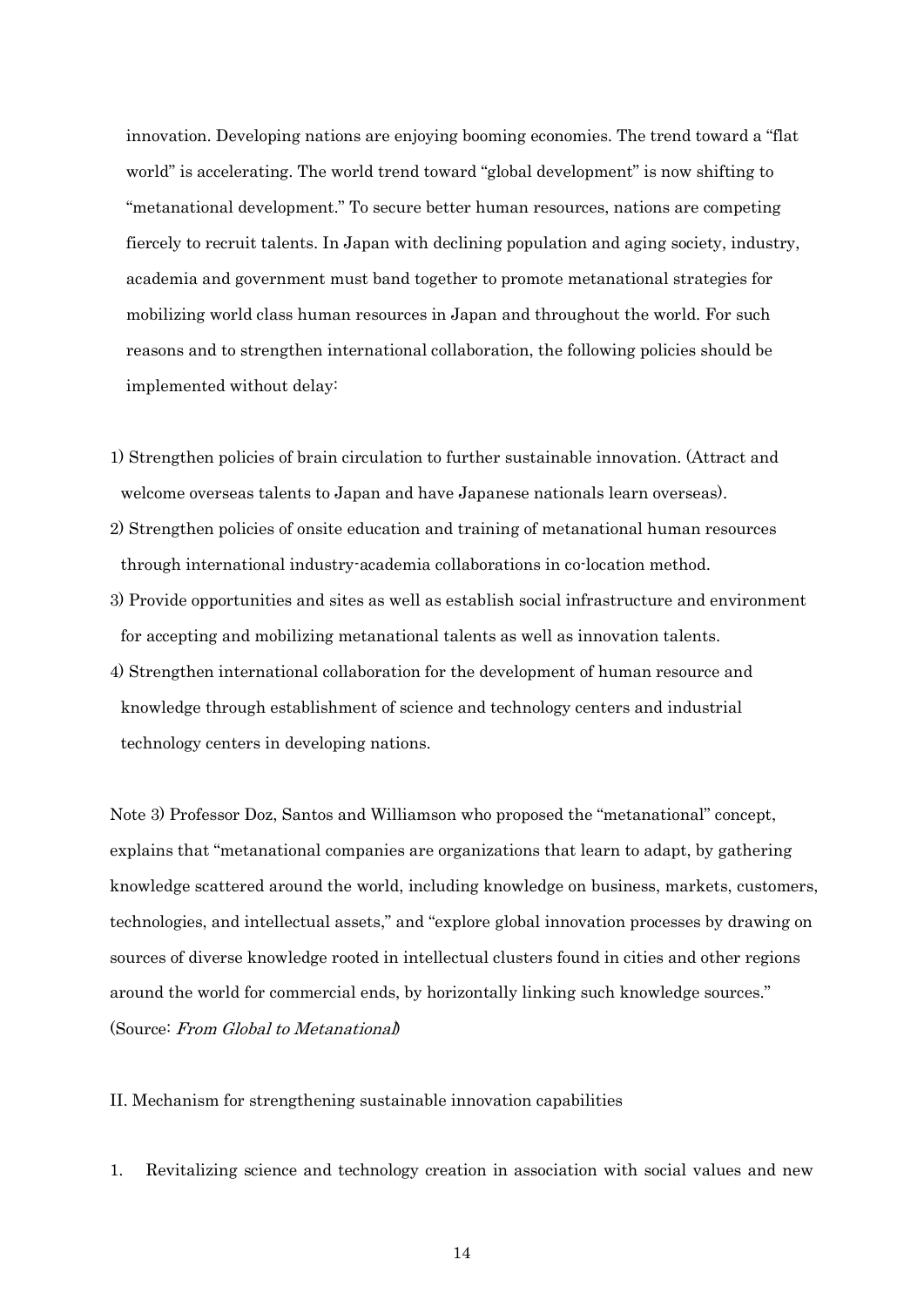#### industry creation

To ensure the effective functioning of an innovation pipeline network as a mechanism for creating social values, we must construct a mechanism or system to promote the flow of knowledge and human resources, securing them at certain nodal points.

The mechanism for flow is described below.

- (1) Construct a human resource pool (bank) to permit effective use of human resources across Japan to make human resources available not just to specific organizations but also to those of various sectors.
- (2) Create an incentive system to enable individuals to improve their careers through "flow."
- (3) Construct mechanism that integrates assessment systems for annuities, retirement allowances, and salaries so that "flow" creates no disadvantages.

These efforts of securing human resources also require the construction of databases and methods for using such databases effectively.

1.1 Strengthening the integration between knowledge creation and socio-economic values (strengthening the Innovation Pipeline Network)

Improvement in flow and interface mechanism to transfer outcomes is a matter of urgency in strengthening the integration between knowledge creation and socio-economic values and in reinforcing the innovation pipeline network.

- 1) Promote programs to strengthen and induce business models for the commercialization of a stock of knowledge available at universities
- 2) Implement comprehensive policies through close interagency collaboration- Further horizontal development of "interagency collaboration policies" approved at the 61<sup>st</sup> meeting of the Council for Science and Technology Policy (November 21, 2006)
- 3) Establishing collaboration/melding environment and strengthening the mechanism for transfer of outcomes among collaboration/melding clusters---Review, improvement, and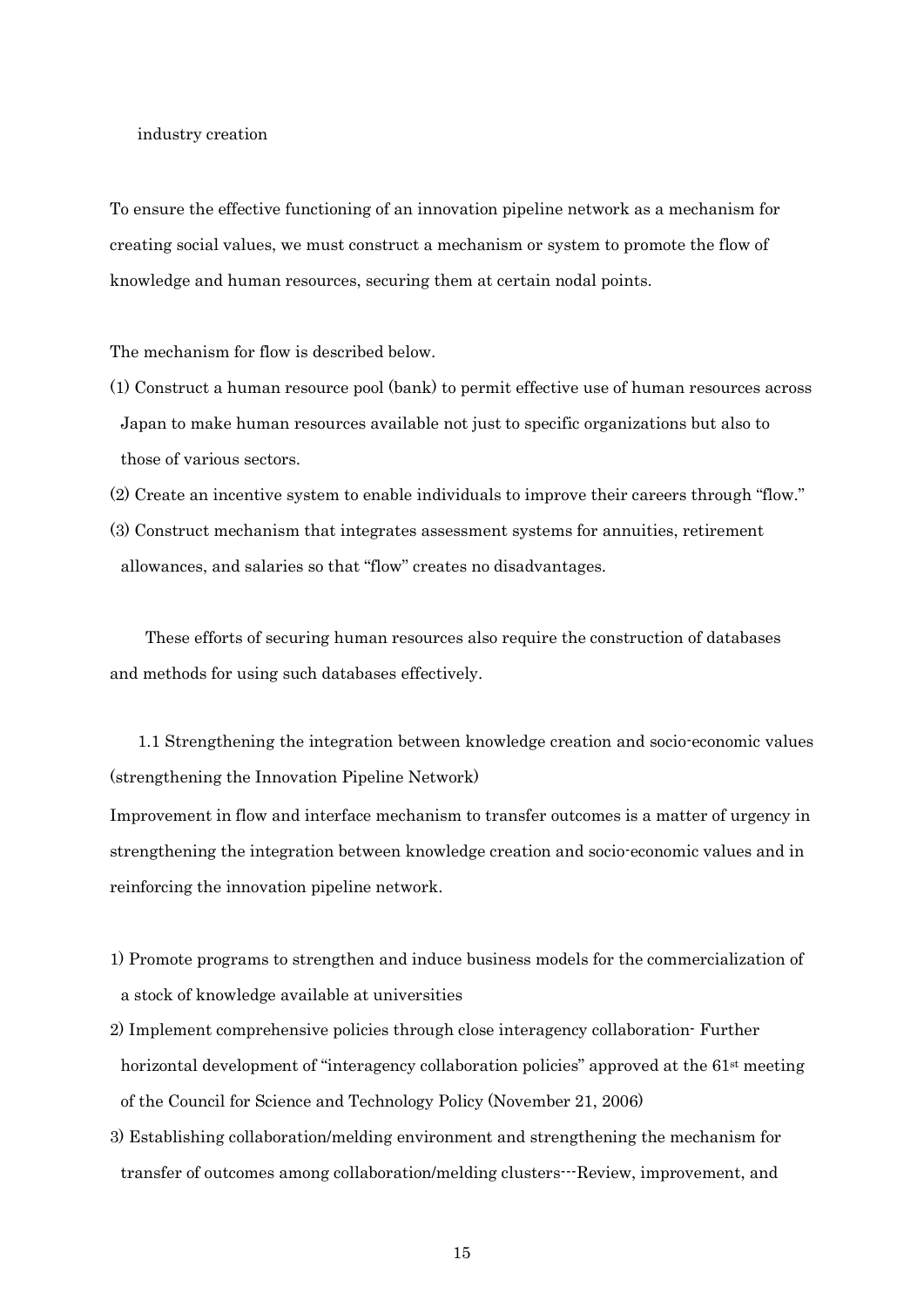expansion of the "advanced interdisciplinary innovation cluster projects" being promoted by the Council for Science and Technology Policy

- 4) Support the strengthening and systematization of the structure for integrating industrial innovation needs and university education/research curricula  $\cdots$  Multistream education in engineering graduate schools
- 1.2 Utilizing outcomes and strengthening strategic resource allocation

To utilize the outcomes of innovative science and technology creation activities and to encourage vitalization in interdisciplinary/melding fields, we must establish subsidy system for the strategic allocation of funds and human resources, referencing the European and the U.S. national budget and investment systems.

- 1) Strengthen mechanisms for the strategic allocation of resources to industry-academiagovernment collaboration
- 2) Strategically allocate public funding for the development of prototypes and related software to promote the use of outcomes in interdisciplinary/melding fields
- 3) Promote systematization of curricula and provide support to the nurturing of faculty, based on the use of outcomes in interdisciplinary/melding fields
- 1.3 Boosting motivation to innovate

Forceful promotion of innovations requires strengthening the evaluation system on the outcomes, nurturing innovators and encouraging the motivation to use innovations.

- 1) Introduce personnel evaluation and remuneration systems for public servants based on the outcomes of various programs or initiatives related to flow and interface mechanisms to link policy planning and implementation to results.
- 2) Improve experience-based knowledge application education in elementary and secondary schools.
- 3) Improve international exchange and scholarship programs for innovation talents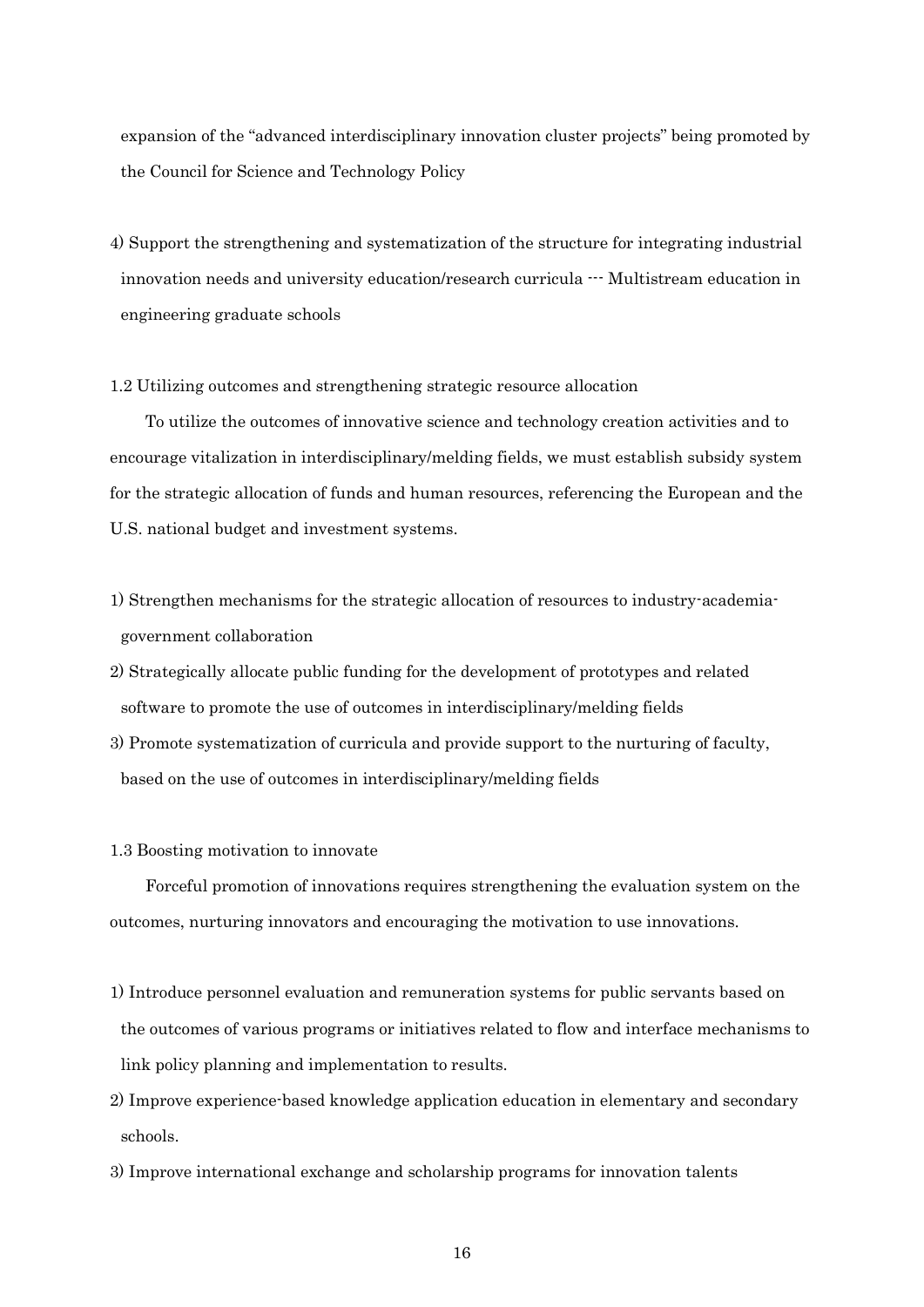2. Establishing creative tasks and developing human resources with problem-solving capabilities geared to knowledge society

Under the recognition of the importance of knowledge creation, science and technology policies to date have focused on developing human resources capable of creating knowledge. However, the Development of human resources capable of integrating and applying compartmentalized knowledge has lagged.

In making new Japan emerge through strengthening sustainable innovation capabilities, we believe that it is imperative to systematically organize and integrate various knowledge created to date and to make effective use of such knowledge. For such purpose, it is of crucial importance to improve the education and training of capabilities of creating ideas for solving various social problems (i.e.  $\Sigma$ -type integrated capability) at various educational institutions as well as independent research institutions, including universities and graduate schools., thereby to develop and foster human resources capable of integrating and applying knowledge (i.e.  $\Sigma$ -type integrators).

2.1 Identifying creative tasks and developing science and technology talents with problem-solving capabilities

The number of individuals interested in science and technology has declined to half the number in the 1990s. We must seek to put an end to this trend and develop through industry-academia collaboration innovation talents who will be necessary to solving increasingly important social and global problems.

1) Strengthen foundations for the development of  $\Sigma$ -type integrators through industry-academia-government collaboration.

(Example: Technology architect development program)

- 2) Establish funds to develop and foster human resources in the field of science and technology as well as tax exemptions for such development funds.
- 3) Improve compensation for science and technology talents and enhance their social status.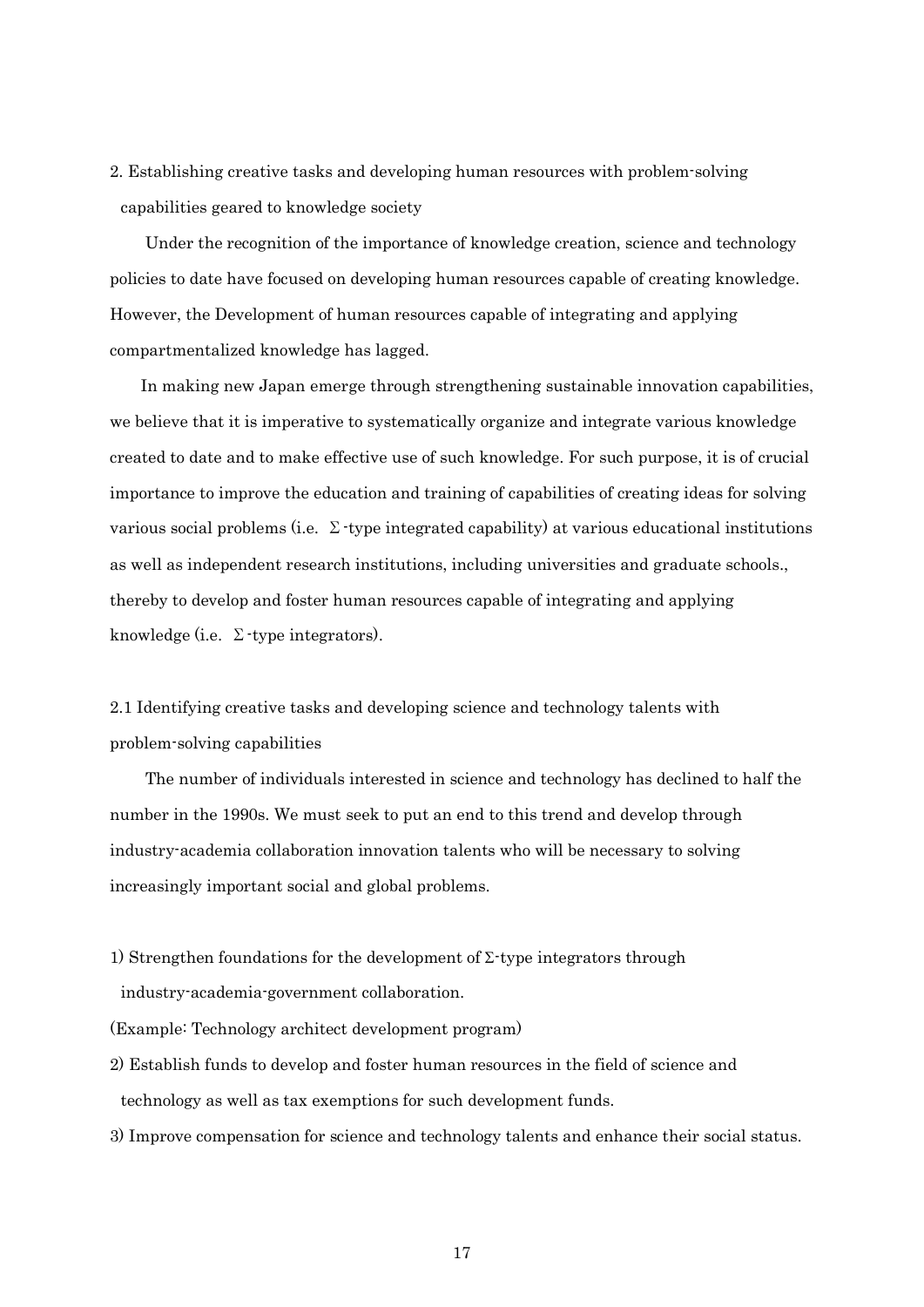## 2.2 Strengthening responsiveness to knowledge society

Strengthening the foundations for the knowledge society expected to emerge rapidly will require creating new industries, improving integrated knowledge to convert intellectual property into new businesses and technologies, and integrating high-value-added manufacturing with services.

- 1) Provide support in developing innovation indices and producing new industry creation roadmaps
- 2) Improve integrated knowledge to convert intellectual property into new businesses and technologies, and develop necessary human resources in a sustainable way.
- 3) Promote the integration of high-value-added manufacturing and services.
- 4) Provide support for programs to strengthen standardization strategies.

# 3. Strengthening international competitiveness of management

It is indispensable for Japan to enhance capabilities and productivity of management at industrial, academic and governmental organizations for strengthening Japan's innovation competitiveness. While the business management systems that support corporate top management, (e.g., information management systems and crisis management systems) have provided some positive effects on a case-by-case basis, these systems do not necessarily function effectively in supporting management decision-making for innovation creation. Each industrial, academic and governmental organization must implement the following measures.

# 3.1 Enhancing capabilities and productivity of management

- 1) Strengthen capabilities of appropriately responding to changes and initiating innovations by restructuring existing business management systems into top management decision-making support systems.
- 2) Construct mechanisms such as process that allocate in-house resources and external resources for innovations.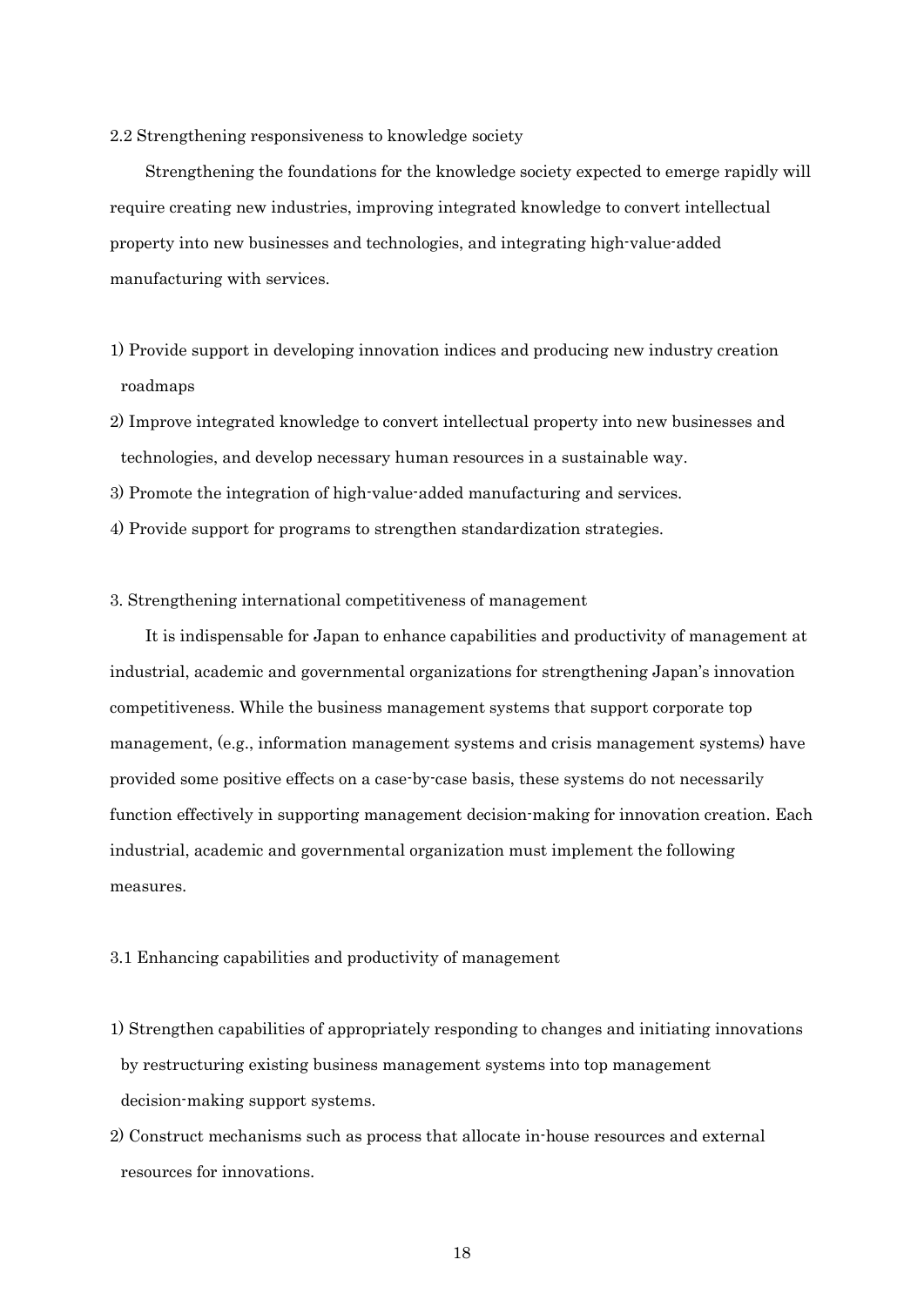3) Take steps to enable in-house development of and to secure knowledgeable personnel  $(\Sigma$ -type integrators) capable of integrating and applying knowledge available inside and outside the organization for specific ends (creation of new value), as well as information analysts well-versed in worldwide social and market trends.

4) Strengthen in-house training systems to improve the technological literacy of top management and to strengthen innovation capabilities (fostering and deploying  $\Sigma$ -type integrators)

3.2 Implementing policies to support human resource programs at small and medium sized companies

We must enhance international competitiveness of innovation management functions of small and medium sized companies and venture companies expected to play pivotal roles in Japan's innovations. We must take the following measures:

1) Provide support for recruitment systems of talents ( $\Sigma$ -type integrators), technology leaders, innovation leaders and the like.

2) Establish systems that subsidize the hiring of such human resources

III. Establishment of foundations to strengthen sustainable innovation capabilities

1. Establishing innovation promotion organizations and strengthening promotion systems

To materialize strengthening of Japan's sustainable innovation capabilities, we must promote in integrated fashion actions in the three key areas of education, science and technology, and innovations that are under the jurisdiction of the Education Rebuilding Council, the Council for Science and Technology Policy, and the Innovation Promotion Headquarters (approved at the June 2007 Cabinet meeting) of the Cabinet Office. We must also establish a foundation for addressing stable socio-economic development nationally, comprehensively, and integrally through industry-academia-government collaboration.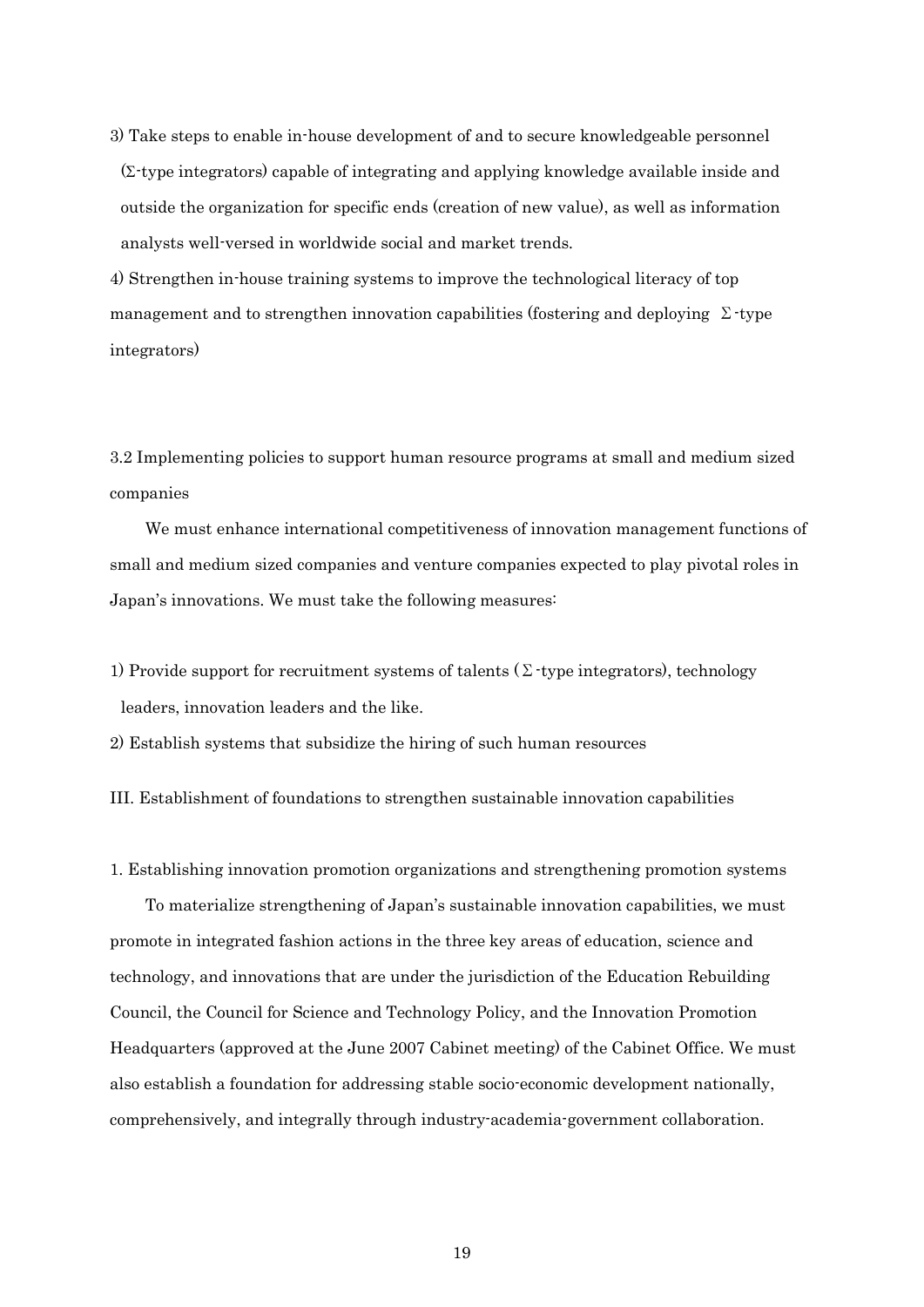- 1) Establish (including the potential restructuring of the Innovation Promotion Headquarters) of a horizontal interagency system for integrated management of the three key areas, education, science and technology, and innovations, including recruitment and appointment of business people to government positions.
- 2) Establish an Innovation Promotion Council (tentatively called) under industry initiatives to build a dual system with the Innovation Promotion Headquarters as well as a new governmental organization described in 1) above.

## 2. Gaining support of the general public and developing innovation culture

In Japan, roles of specific organizations charged with encouraging innovations are not clearly defined. Rather, roles become clarified and reinforced through collaborative activities. That is, the Japanese system is not a dichotomy like those in Europe and the U.S., and the division of roles is not fixed, and the most suitable division of roles is achieved through mutual and collaborative processes predicated on the notion of "harmony". The key to successful implementation of policies is to gather human resources who are literate in both knowledge creation and application, as addressed earlier, and have a wide range of interest and high flexibility, such as entrepreneurs, capitalists, and engineers who do not function within clearly defined rigid roles.

On the other hand, mutual constraints can impede decision-making and delay actions; thus, top management is also important.

To incorporate innovation processes widely supported by the citizens of Japan into policies, the government must clearly signal the need for promptly and strongly promoting innovations by hiring individuals with literacy, wide interest and flexibility in mutual roles and both knowledge creation and application.

1) Establish an environment for sustainable innovation creation, drawing on the unique characteristics of the Japanese culture.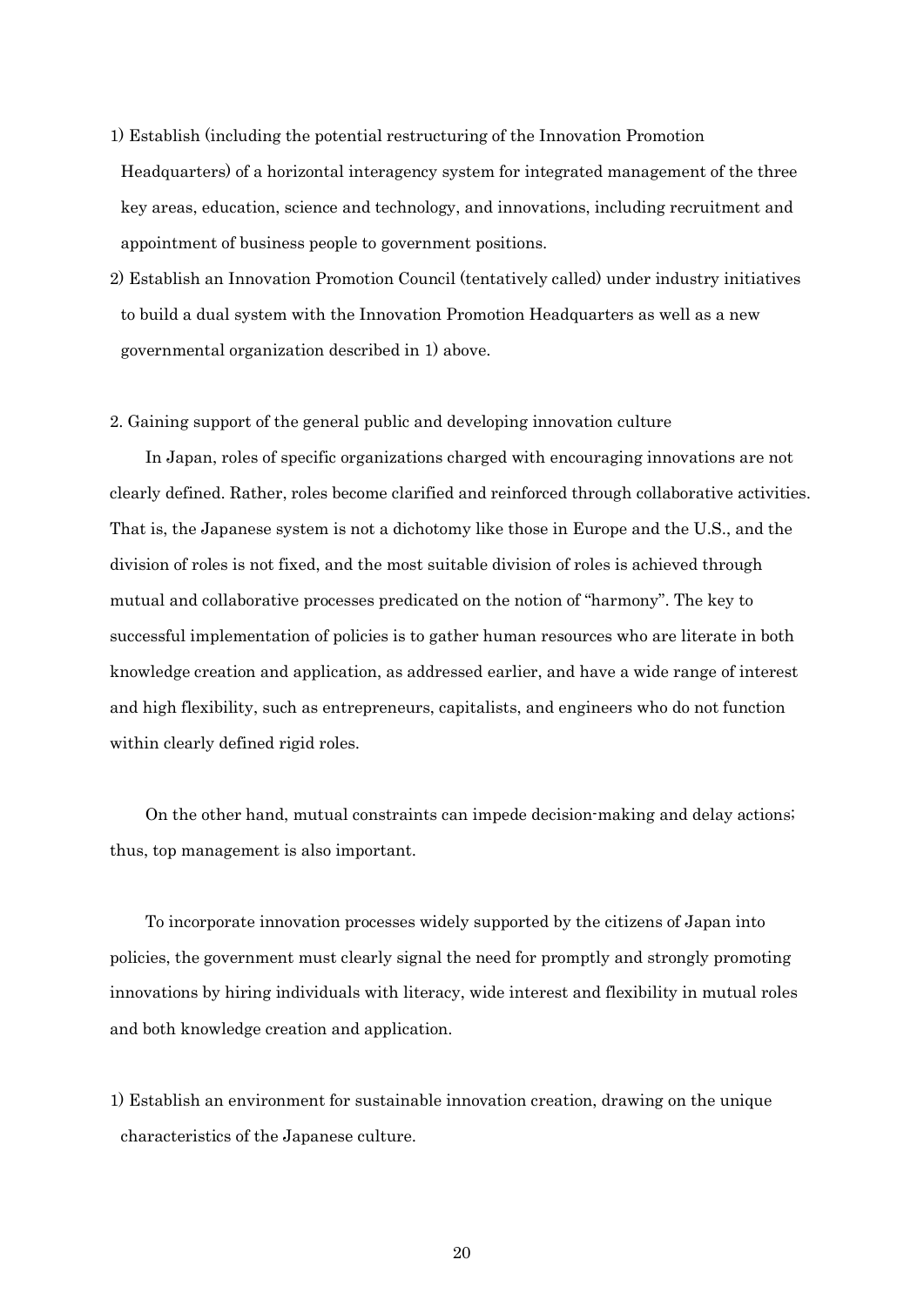2) Establish participatory innovation policies. (Example: promote and evaluate interactions and melding of multidisciplinary fields and industries through participation by citizens) 3) Strengthen development of top management to promote Japanese-model innovations. 4) Promote nation-wide campaign of innovation culture with messages on the importance of future creation.

# Conclusion

It is hardly exaggerating to sat that Japan's current innovation policy appears fragile compared to redoubled innovation policies established and implemented by various nations around the world. Based on this sense of crisis shared by industry, academia, government and the general public, we must swiftly move to improve, reconstruct, implement, and deploy policies for strengthening sustainable innovation capabilities addressed in this document based on a multifaceted vision about Japan's contribution to global innovations.

The world is rapidly changing. In Particular, strategies for acquiring and securing natural resources implemented by various nations in their national strategic policies are changing the existing power balance. Under such circumstances, Japan must adopt an innovation strategy to achieve a culture of science and technology driven innovations.

Japan retains the remarkable potential in the area of converting scientific and technological knowledge into socio-economic values and knowledge integration capabilities to resolve global issues backed by a traditional culture that values peace and harmony. Nevertheless, the nation is gripped by a sense of crisis resulting from inadequate deployment of these characteristics.

Now is the time to implement "comprehensive innovation policies" that should be addressed concertedly by industry, academia, government and the general public and "policies for strengthening sustainable innovation capabilities" that are necessary for continual implementation of comprehensive policies. To that end, leaders in various circles